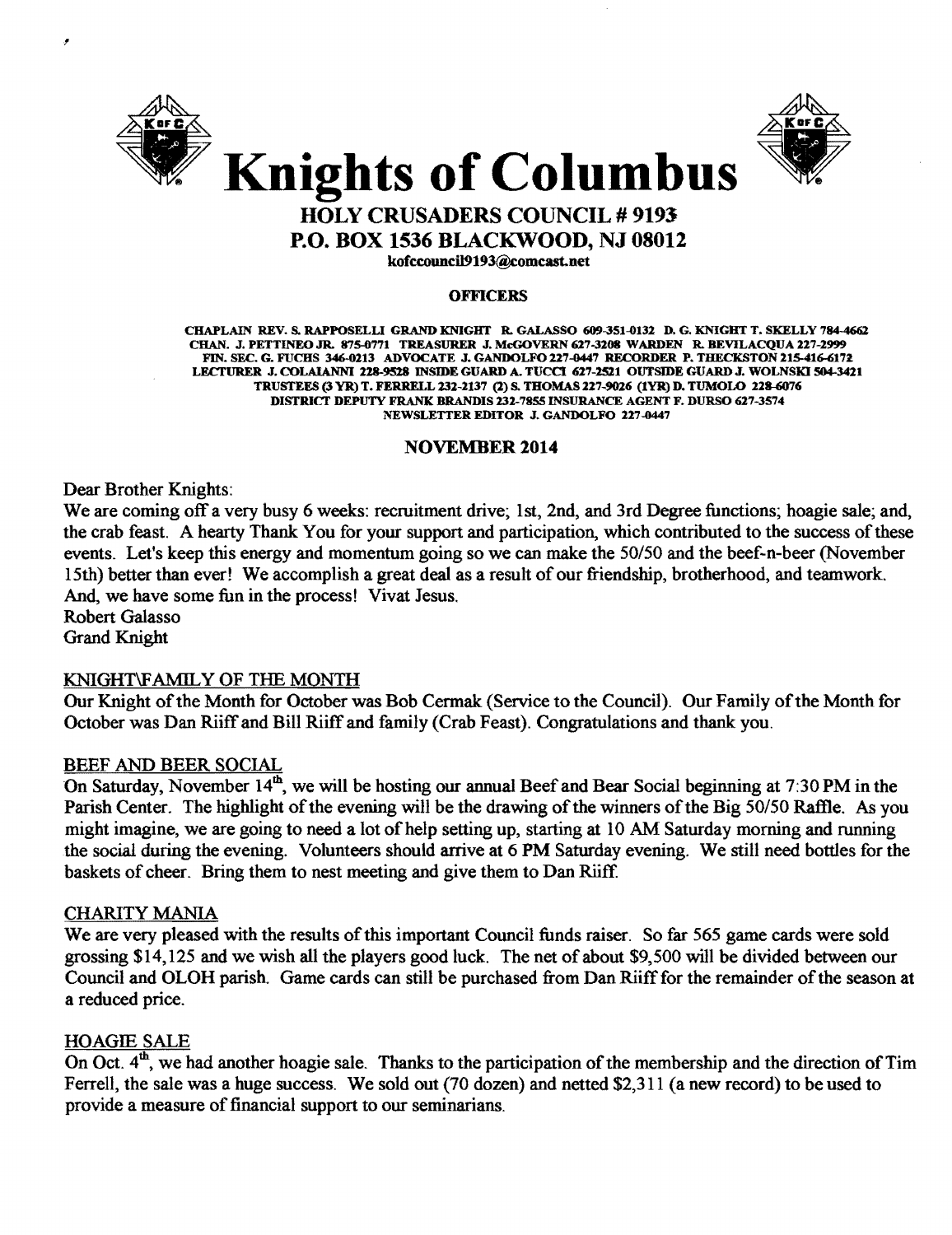#### DEGREE NEWS

On October 2nd, our Council hosted a Second Degree Exemplification in OLOH Chapel. 15 candidates took their second 5 from our Council. We congratulate Kevin Dunne, Stan Wichowski, Ruben Averion, Kevin Gallagher and Robert Witkowski. Our degree team was in good form in the following roles: John Gandolfo (DD), Fred Durso (GK), Dan Tumolo (Chan), Robert Galasso (FS), Bob Vogelsong (Ward), Steve Thomas (BnBr), Joe Juhas & Oredola Soluade (Aides), Frank Brandis (InGd), Frank Bailey (Cross), and Joe Pettineo Sr.& Jr. (Mus). We also thank Dan McHugh and Rich Bevilacqua for outstanding refreshment duty.

On October 10<sup>th</sup>, our Council hosted a Third Degree Exemplification in the Parish Center Gym. 18 candidates received the honors of full knighthood, 4 from our Council. We congratulate Stan Wichowski, Ruben Averion, Kevin Gallagher and Robert Witkowski. Our District Deputy, Frank Brandis presided and the state degree team was assisted by Steve Thomas, Howard Morrell and Joe Juhas. We were honored by the attendance of our State Deputy, Andy Lipenta. The honoree for the degree was Pope Francis. Again we thank Dan McHugh and Rich Bevilacqua for outstanding refreshment duty.

### ATTENTION ALL 1<sup>ST</sup> DEGREE KNIGHTS

Santa Maria Council will be hosting a Second Degree Exemplification on Wednesday, November  $4<sup>th</sup>$ . If you wish to take your second degree, contact John Gandolfo (227-0447) or gandy@comcast.net and meet him at 7:15 PM in front of the Parish Center. Bring your membership card.

#### CRAB FEAST

On October  $11<sup>th</sup>$ , we held our annual Crab Feast. This dinner offered all the Maryland Blue Claw Crabs you can eat, along with spaghetti and clams, shrimp, salads, desserts, beverages and more. We are pleased to report that 113 guests enjoyed the evening and it netted \$1,722 for our treasury to be used for our charitable work. We thank Dan & Bill Riiff for bringing up 16 bushels of wonderful crabs for the dinner.

#### CHAPLAIN'S CORNER

To adhere to Jesus means to have the courage to follow Him in our sufferings. Our participation in the life and passion of Christ includes also the participation in the mystery of His resurrection. May God grant us all that special grace that will help us to accept our crosses and sufferings with resignation and courage, knowing that we are thus following in the steps of Him who will lead us to heaven. Christ underwent all this so as to enter into His glory, and by following His example we too, shall join Him in that place of eternal happiness.

#### HONORARY MEMBER

Members who have attained the actual age of 65 years and who have been members of the Order 25 consecutive years are designated honorary members. Our Council congratulates Vince Durso on becoming an Honorary Member.

#### CHRISTMAS TREE GIVING PROGRAM

We are grateful to Tony & Diane Ritz for volunteering to direct the KofC portion (pickup and sort) of the Giving Tree Program. They would appreciate any help that you can give them. You can contact them at (227-0754).

#### KNIGHTS OF COLUMBUS INSURANCE

An insurance check-up can be as important as an annual physical. Unlike many other products, you don't just need money to obtain life insurance, longterm care or disability income insurance. You also need good health, and no one knows when your health could change. Did you take time out of your schedule last year to meet with me? If you did, thank you for seeing me and helping secure your financial future. I will be in touch with you to schedule your annual review to verify that everything is heading in the right direction. We'll make sure that if your goals and budget have changed, your plan still works for you. If you didn't have a meeting with me last year, I hope you will answer my invitation this year. It's a wise idea to have an expert look at your finances. Schedule some time to visit with me, your professional Knights of Columbus insurance agent, and I'll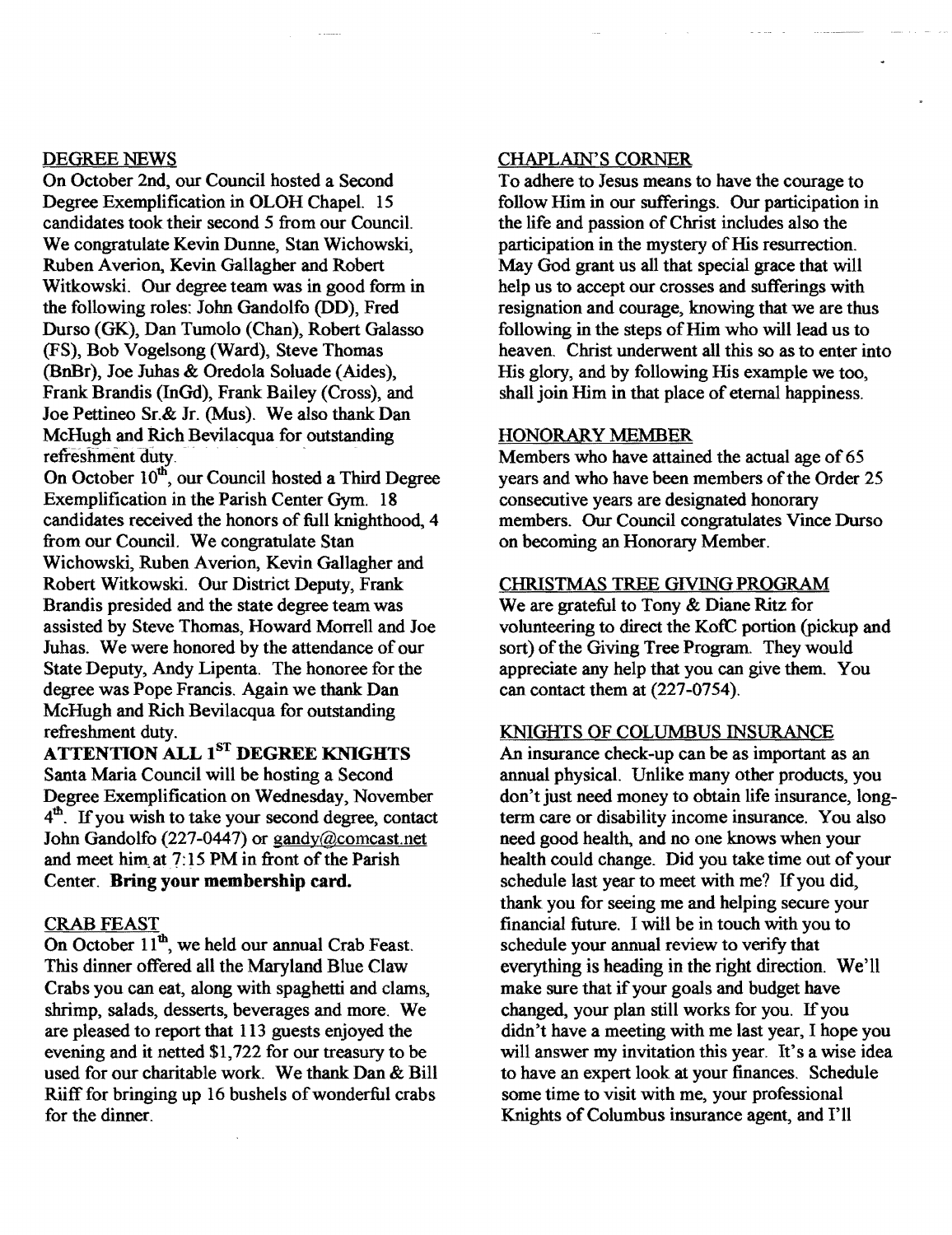provide an insurance check-up that will quickly identify any gaps in your family's life insurance program. Did I mention my check-up is free of charge? When was the last time you received something for free that could be providing value to you and your family for generations? And I'll come to your house when it fits your schedule. Call me today.

Fred Durso, FICF, Field Agent, (856) 401-3055 Fred.durso@kofc.org

#### FOURTII DEGREE NEWS

 $\overline{A}$  4<sup>th</sup> degree exemplification will be held in Eatontown on Sunday, Nov. 2<sup>nd</sup>. The Bishop Schad Assembly meets on the 3<sup>rd</sup> Wednesday of the month in the Parish Center. Next meeting October 15<sup>th</sup>.

#### MALVERN RETREAT

Our annual Malvern Retreat is scheduled for the weekend of January 16-18, 2015. We can't say enough about this wonderful and spiritually rewarding experience. More information and the registration forms will be forthcoming.

#### CHRISTIAN REFUGEE RELIEF FUND

The Knights of Columbus Christian Refugee Relief initiative has raised more than \$1 million in public donations for those suffering persecution in Iraq and the surrounding region. Combined with the \$1 million donated by the Order, the fund now stands at more than \$2 million, which will be distributed to support humanitarian assistance to refugees fleeing from the ongoing persecution.

#### FIRST FRIDAY ADORATION

The next Exposition of the Blessed Sacrament will take place in the Our Lady of Hope Chapel on First Friday, November  $7<sup>th</sup>$ , after the 9:00 AM Mass, continue until 7:00 PM, and close with Benediction. Try to stop in to spend time with the Lord.

#### COUNCIL WELLNESS NOTICES

Contact Ron Miller (783-6458) or bleuoxrmm@comcast.net to send a "get well" message or a message of condolence.

#### NOVEMBER BIRTHDAYS AND ANNIVERSARIES

The following brothers or members of their families will celebrate their birthdays this month: Sal Arena, Dominick Brown, Valerie Brusco, Gabe Busa, Marge Chatburn, Eric Coch, Woodrow Dooley, Fred Durso Jr., Joseph Fisher, Mrs. Noreen Fuchs, Ryan Goheen, Pat Herbert, Justin Jackson 2ND , Frank Lamantia, Gerry McFadden, Dan Meissler, Mrs. Anita Muldowney, Francisco Olaya, Mrs. Yessi Olaya, Annette Pettineo, Tammy Pettineo, Steve Piperno, Andy Rescinito, Howard Roberts, Alexis Santos, Jenna Tolen, Martin (Chip) Tolen, Paul Urbaniak, John Varalli and Mrs. Vera Villarose.

The following members will celebrate their anniversaries this month: Mr.&Mrs. Ron Lawrence, Mr.& Mrs. Ed Michalak, Mr.& Mrs. Ed Steward and Mr.& Mrs. Larry Villarose.

#### CONGRATULATIONS!

If we missed someone's birthday or anniversary, please contact John Gandolfo (227-0447) or gandy@comcast.net.

#### EDITORIAL

During the past month we posted a string of successes as evidenced by our hoagie sale, football mania and crab feast. Hosting a first and second degree offered proud moments but hosting the third degree brought a feeling of true pride to our Council. I think it made us all feel that we belong to as fine a Council as there is in the Order. Vivat Jesus.

#### **IMPORTANT DATES**

Nov. 7 First Friday (OLOH Chapel)

Nov. 13 Officers Meeting (7 PM Parish Center)

- Nov. 13 Council Meeting (8 PM Parish Cener)
- Nov. 15 SO/50 Social (parish Center)
- Nov. 27 Thanksgiving Day No meeting
- Dec. 4 First Friday (OLOH Chapel)
- Dec. 10 Chapter Christmas Dinner (Santa Maria)
- Dec. 11 Christmas Social (Parish Center)
- Dec. 25 Christmas Day